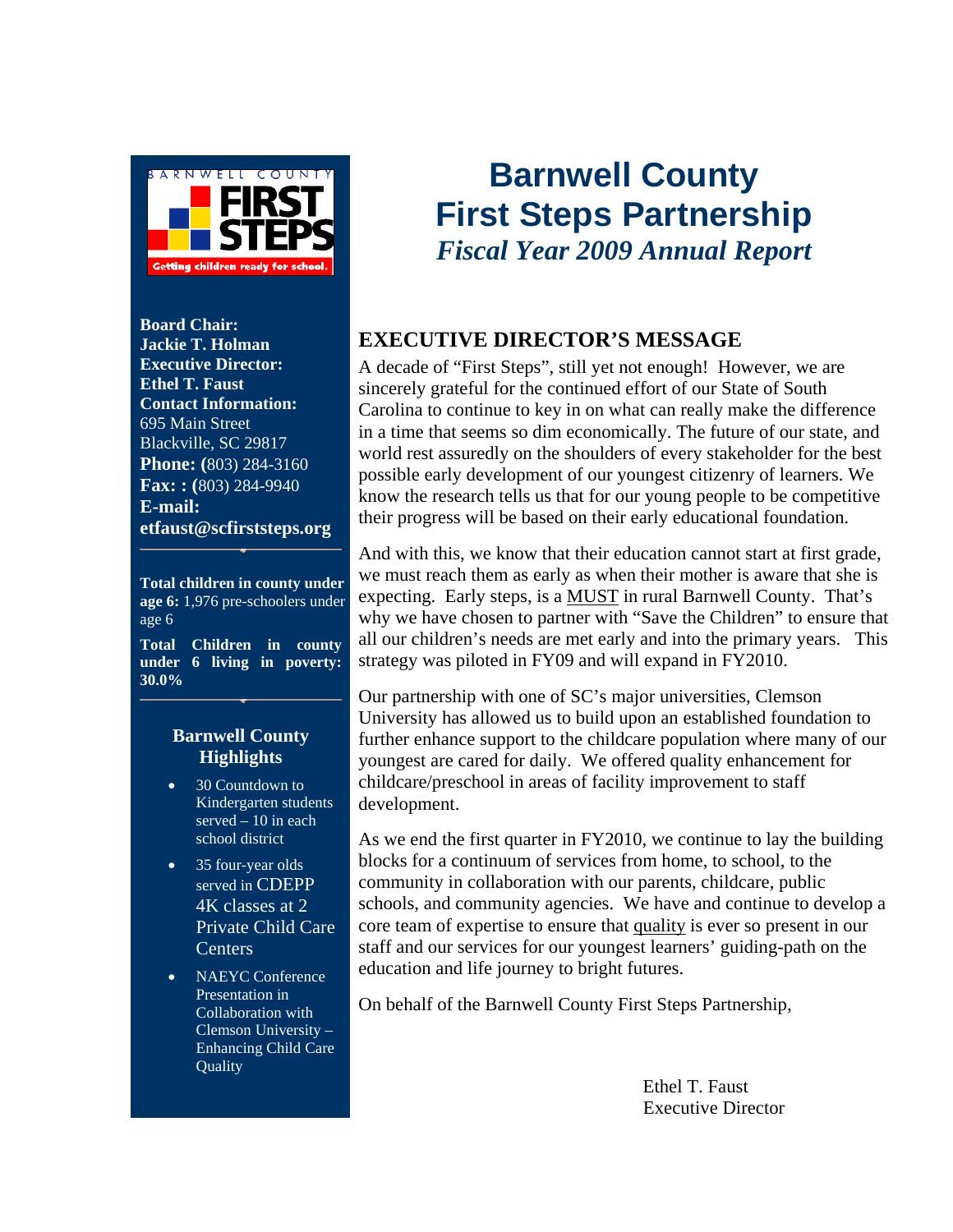## **First Steps to School Readiness Strategy Areas**

*The First Steps initiative approaches children's school readiness needs in five ways:* 

**Family Strengthening:** A parent is a child's first and best teacher. First Steps works to help parents become the best parents they can be. First Steps also helps parents further their own education.

**Healthy Start:** Children's development and ability to learn are profoundly impacted by their health in the earliest years. First Steps works to help families understand children's health needs through education and screenings while also working to help them access needed health services.

**Quality Child Care:** Quality child care provides immediate and long-term learning benefits for children. First Steps works to expand the availability of quality child-care to families and to enhance the level of quality in existing child-care environments.

**Early Education:** Research shows that children who participate in high-quality preschool classes are more likely to start school ready to learn, as well as be more successful later in life. First Steps works to expand high-quality 3-year-old and 4-yearold kindergarten opportunities in public and private settings.

**School Transition:** The transition into kindergarten is a critical time that sets the tone for children's perspectives about the school years, as well their parents' perspectives. Making a strong initial connection between school and home -- and supporting both parents and students during this transition time -- has been shown to impact students' later school success and parents' later involvement during the school years.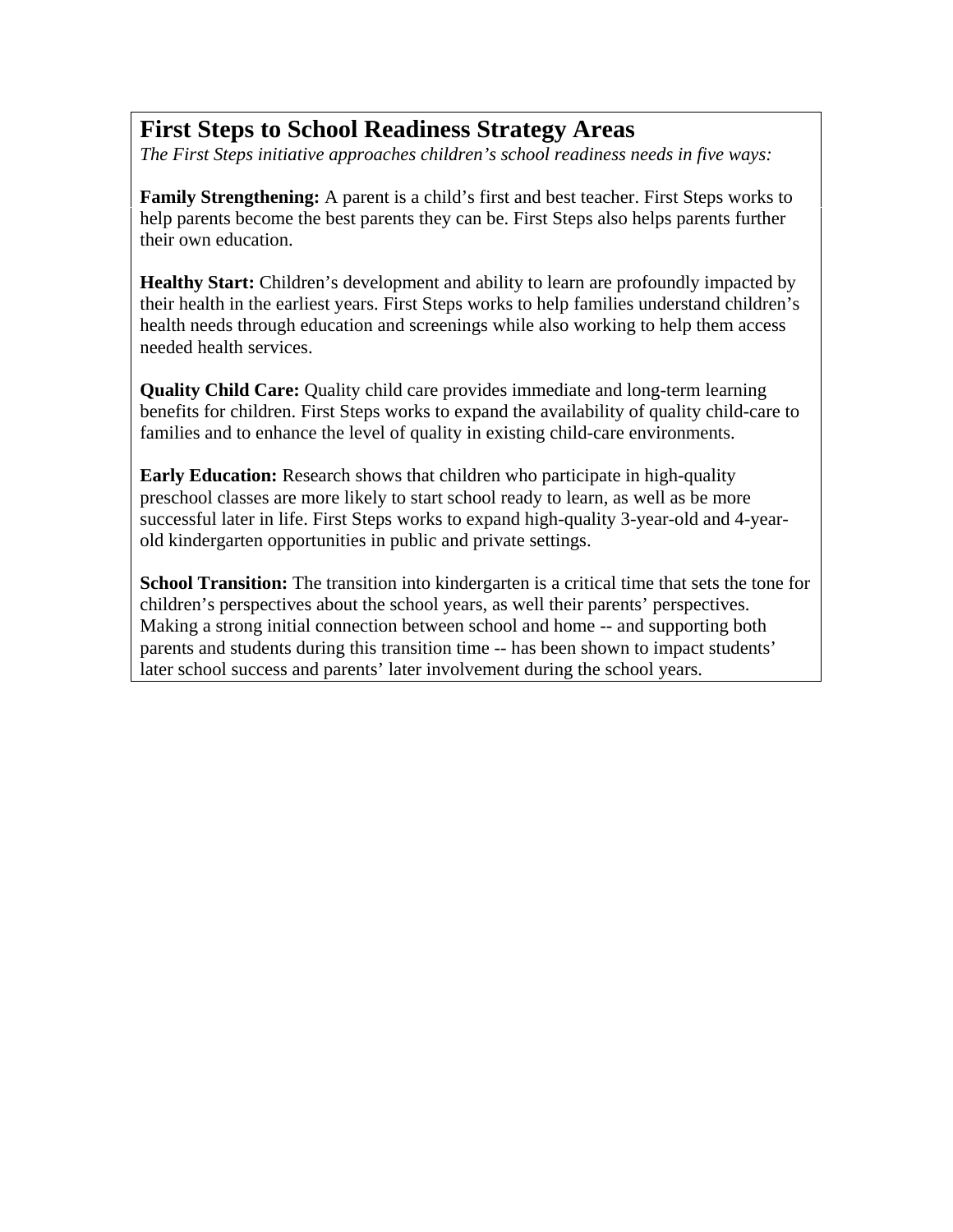## **2008-09 County Partnership Programs by Strategy**

#### **FAMILY STRENGTHENING.**

#### **Parents As Teachers**

**Program description:** A home visitation program that overarches each partner school district's program philosophy of providing parents with child development knowledge and parenting support. The program's support allows all children to learn, grow and develop to realize their full potential while providing the information, support and encouragement parents need to help their children develop optimally during the crucial early years of life.

#### **Program results:**

- 102 Cases/families Enrolled
- Served 102 Adults and 122 Children
- Developmental Assessments of Use
	- o ASQ Ages and Stages
	- o KIPS Keys to Interactive Parenting Scale
	- o PPVT Peabody Picture Vocabulary Test
- Home Visits
- Group Meetings

#### **Early Steps to School Success**

**Program description:** A home visitation program designed to provide early childhood education services to pregnant women and children birth to age two, and children age three through five as a foundation to a continuum of services in collaboration with Save the Children US Programs. This program focuses on language and pre-literacy development, building strong caregiver/child relationships to support the overall development and to motivate the children's learning.

#### **Program results:**

- Program operated for 7 months
- 13 Cases Enrolled Serving 13 Adults and 16 Children
- Developmental Assessments of Use
	- o ASQ Ages and Stages
	- o HOME
	- o KIPS Keys to Interactive Parenting Scale
	- o PPVT Peabody Picture Vocabulary Test
- Raising A Reader Interactive book bag exchange program for children ages birth  $-2$  and children ages  $3 - 5$ 
	- $\circ$  1,314 readings for birth age 2 children
	- o 693 readings for Macedonia Elementary School pre-kindergarten class
- Play Group Sessions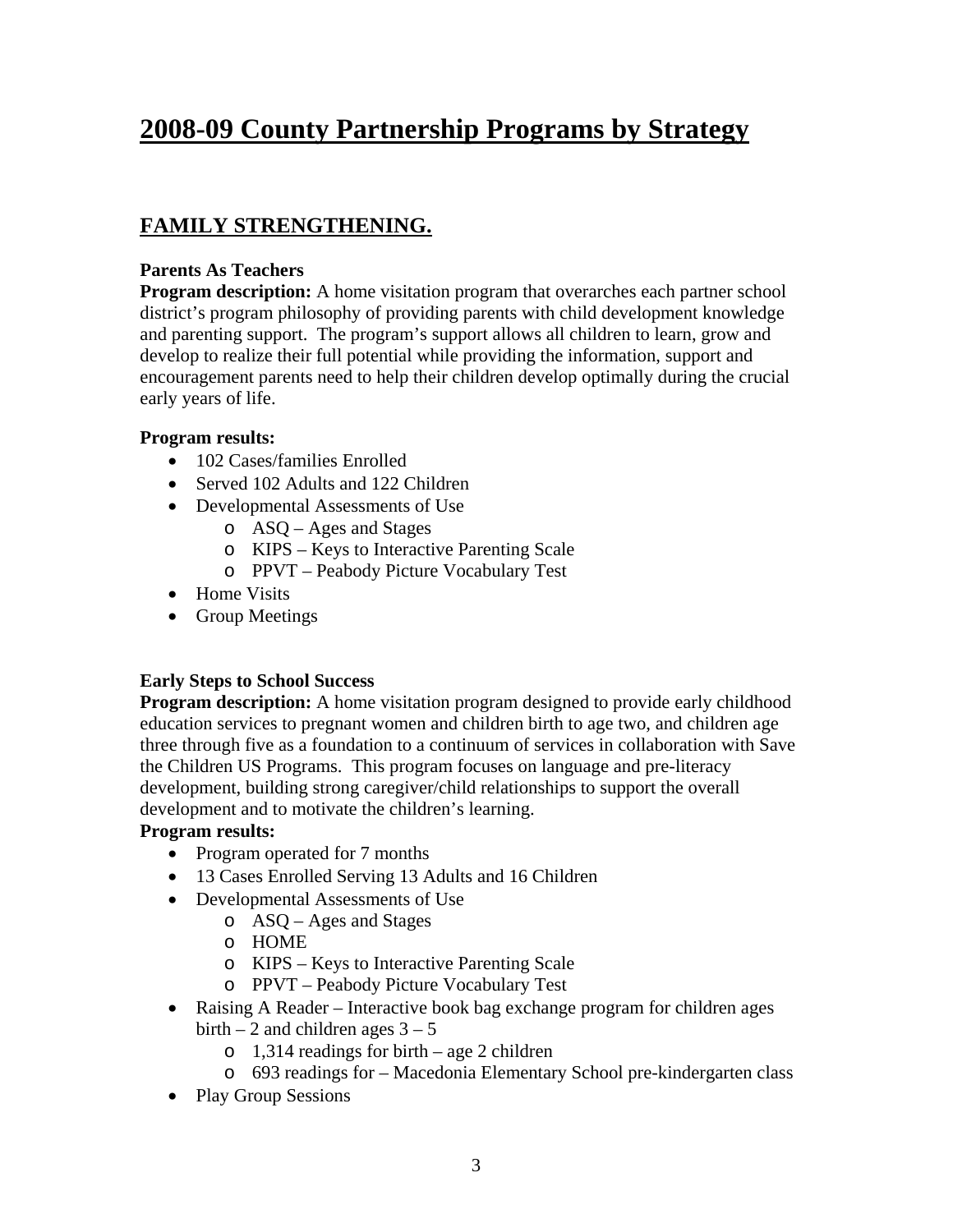- o 6 with a total attendance of 213
- Professional Development orientation conference, curriculum conference and monthly distance learning and support via facilitated blackboard discussions, etc.

### **QUALITY CHILD CARE.**

#### **Quality Enhancement**

**Program description:** A program designed to improve the quality of care while offering current research knowledge, skills and curricula enhancement to childcare and other preschool providers, which include direct site observation of their program practices. The use of appropriated environmental rating scales are applied to assess classrooms and centers for guiding the development of the quality improvement plan used to show quality measures of result.

#### **Program results:**

- 11 Centers Served Impacting 352 Children
	- o 4 Centers participated for 11 months, 2 centers for 10 months, 1 center for 9 months, 4 center for 6 or less months
- Average site visits ranged from 1 to 2.45 monthly need based
- 16 Classrooms among 9 Centers were Assessed
	- o 5 Private child care, 8 Head Start, 3 public schools
	- o Average ERS pre-score 5.85
	- o 79% who participated for past 2 years demonstrated overall improvement
	- o 5 classrooms receive above 6.5 on applicable ERS
- Enhanced Research Clemson University
- Mentoring & Support
	- o USC Gateway Academy
		- $\blacksquare$  4 Providers
- Professional Development NAEYC
	- o Quality Enhancement Coordinator, Center Director and First Steps **Director**
	- o Presented 1st Directors' Conference
- Quality Enhancement Grants \$2,500 total to
- Clemson University In-Kind Support \$23,000 (Not included in Financial Summary)

#### **Professional Development & Training**

**Program description:** A program designed to offer quality training locally, certified through the SC Center for Child Care Career Development in coordination with other training providers. These training offerings are an integral part of the Quality Enhancement program to intensify and maximize support to centers for overall quality improvement showing measurable result.

#### **Program results:**

- 10 In-County Centers Served
- 10 Certified 5-Hour Sessions Held o Averaged Participants - 35
- 79 Providers Participated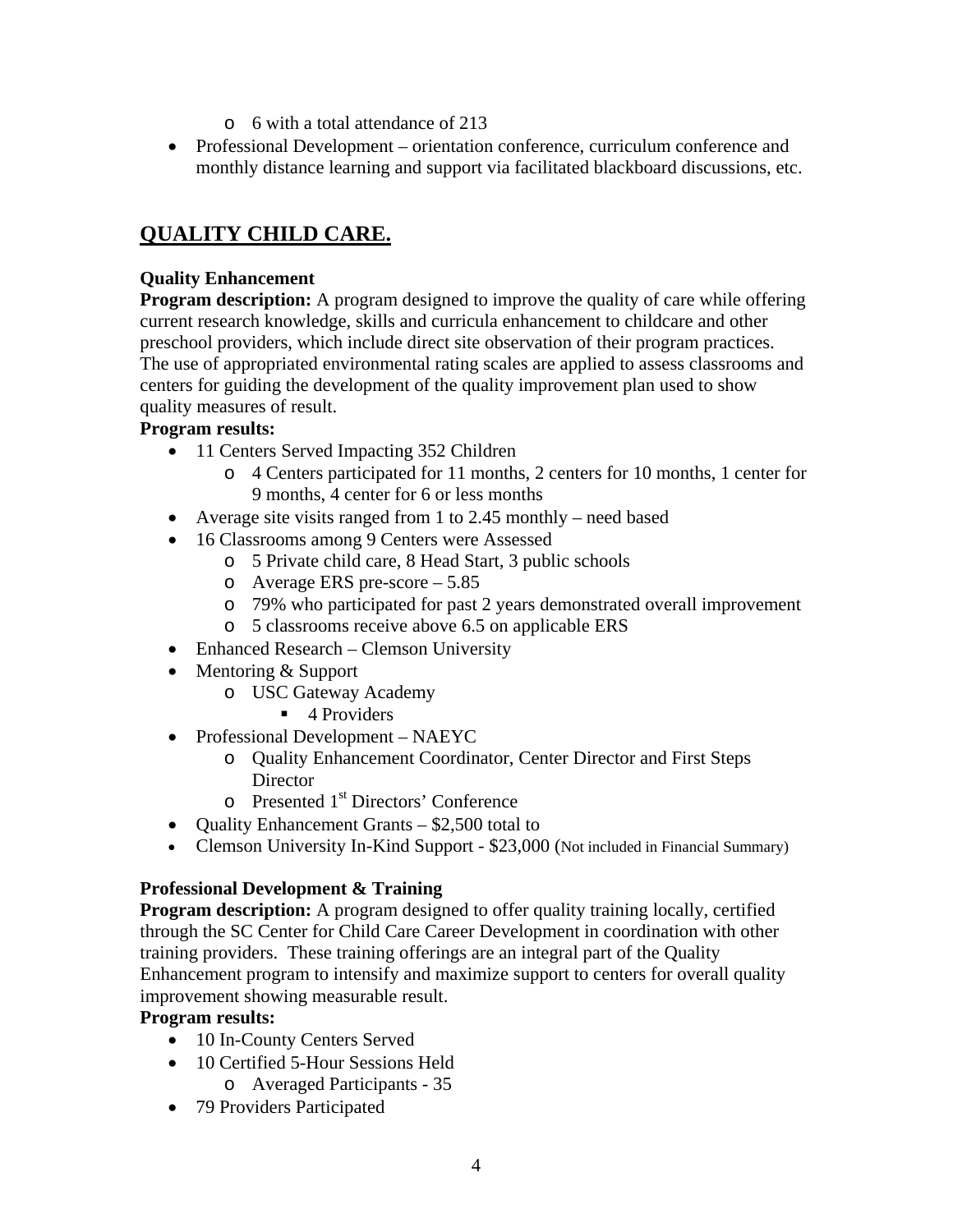o 4 Centers participated for 11 months, 2 centers for 10 months, 1 center for 9 months, 4 center for 6 or less months

#### **EARLY EDUCATION.**

#### **S.C. Child Development Education Pilot Program (CDEPP)**

**Program description:** CDEPP offers state-paid tuition of 4-year-old kindergarten classes to eligible students living in the 37 trial and plaintiff school districts involved in the school funding equity lawsuit, *Abbeville et al. vs. South Carolina*. First Steps oversees CDEPP 4K classes offered in non-public school environments. To qualify for state-paid tuition, a student's family must qualify for TANF or free/reduced-price lunch, be 4 years old by Sept. 1, 2008, and live in an eligible school district.

#### **Program results:**

- 35 students served
- Two providers offered CDEPP 4K classes
	- o Bedford's Stay and Play Child Care Center
	- o New Jerusalem Missionary Baptist Church Day Care
- Centers Staff received professional development

#### **SCHOOL TRANSITION.**

#### **Countdown to Kindergarten**

**Program description:** Countdown to Kindergarten offers home visitation over the summer to up-rising kindergarteners in preparation for a smooth transition into their kindergarten classroom. Learning activities are focused to support and strengthen the child's success in kindergarten and to build positive relationships among the child, parents, kindergarten teacher, school and broader community.

#### **Program results:**

- 30 Children Served
- 100% received all 6 home visits as required
- 100% assigned to their Home Visitor as their Kindergarten Teacher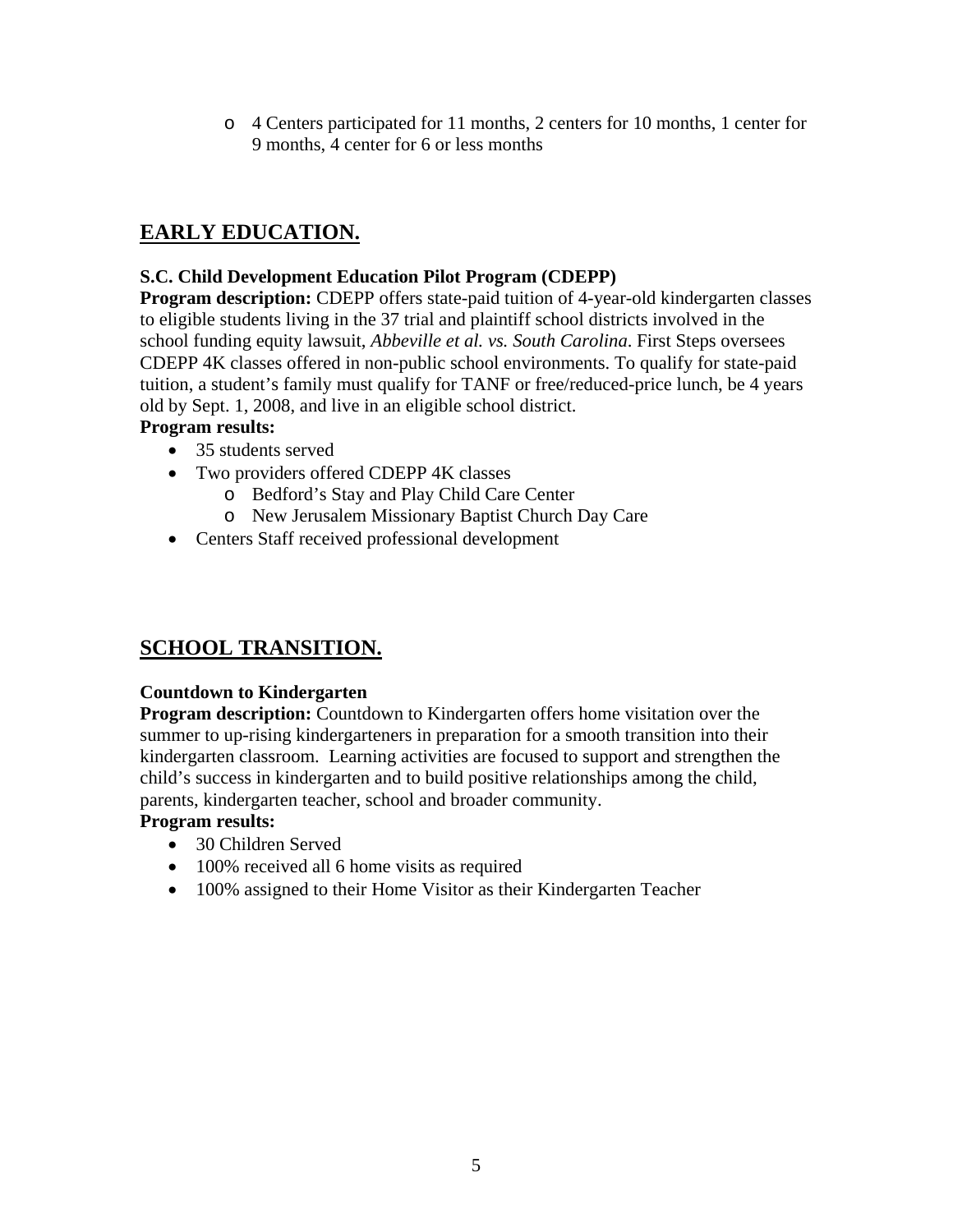## **FINANCIAL SUMMARY**

| <b>Expenditures By Funding Source</b> |                 |
|---------------------------------------|-----------------|
| State Appropriation (Fund 10)         | \$124,897.00    |
| E.I.A. Appropriation (Fund 55)        | 5,272.00<br>\$  |
| Lottery Appropriation (Fund 35)       | \$              |
| C.D.E.P.P. Appropriation (Fund 60)    | \$143,267.00    |
| C.O.E. Appropriation (Fund 65)        | \$              |
| N.F.P. Appropriation (Fund 70)        | \$              |
| State Private (Fund 15)               | \$<br>19,459.00 |
| Local Private (Fund 20)               | 47,786.00<br>\$ |
| Federal (Fund 30)                     | \$              |
| In-Kind $(Fund 25)$                   | 53,004.00<br>\$ |
| `AL:                                  | \$400,355.00    |

## **Expenditures By Program / Strategy Name**

| <b>Parents As Teachers</b>                    | \$118,687.00    |
|-----------------------------------------------|-----------------|
| C.D.E.P.P. 4 Year Old Kindergarten            | \$143,267.00    |
| Countdown to Kindergarten                     | \$<br>8,476.00  |
| <b>Childcare Quality Enhancement</b>          | 29,749.00       |
| Childcare Professional Development & Training | 35,574.00<br>\$ |
|                                               | \$              |
|                                               | \$              |
|                                               | \$              |
|                                               | \$              |
|                                               | \$              |
|                                               | \$              |
|                                               | \$              |
| <b>Indirect Programmatic Functions</b>        | \$45,434.00     |
| <b>Administrative Functions</b>               | \$19,157.00     |
| <b>TOTAL:</b>                                 | \$400,355.00    |

#### **NOTABLE DONORS**

| DONOR'S NAME                      | <b>AMOUNT</b> |
|-----------------------------------|---------------|
| <b>Barnwell County United Way</b> | 407.00        |
| <b>Clemson University</b>         | \$25,000.00   |
|                                   |               |
| <b>TOTAL:</b>                     |               |

*Local Match Percentage for FY 2009: 87.88% (at least 15% Legislative requirement)*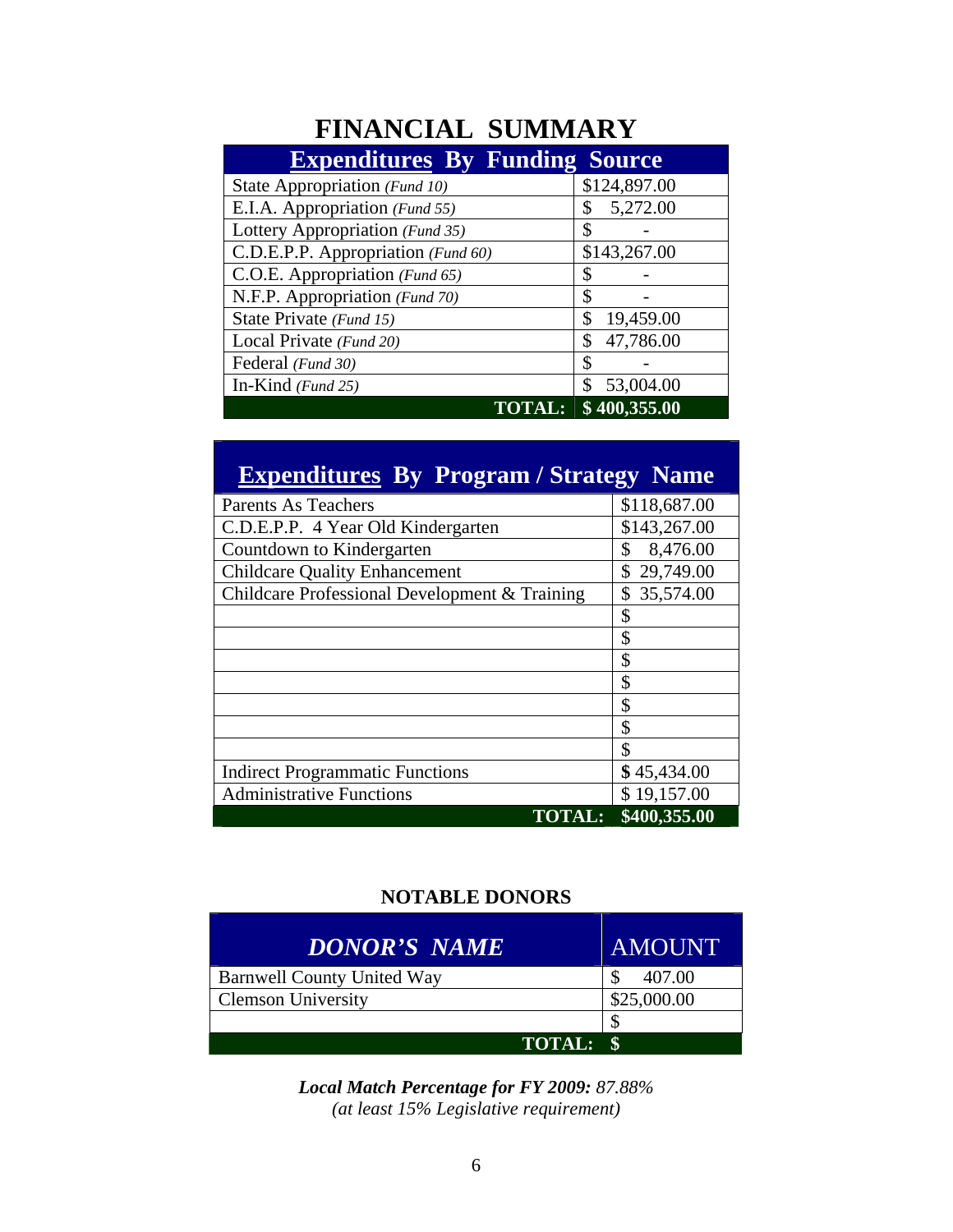## **COUNTY PARTNERSHIP BOARD OF TRUSTEES**

#### **Category I – Community Elected**

| Rev. Beverly Ashley --------------------------- Faith Community                      |
|--------------------------------------------------------------------------------------|
| Loretta Atkinson -------------------------------- Early Childhood Education          |
|                                                                                      |
|                                                                                      |
|                                                                                      |
| Ashok Kabatisapthy ------------------------------- Business Community                |
| Biju Kabatisapthy ------------------------------- Early Childhood Education          |
|                                                                                      |
| Shari Mosley - Secretary -------------------- Childcare/Early Childhood              |
| Diane Williams ----------------------------------- Family Education/Training/Support |
| Melinda Wilson - Vice Chair ---------------- Early Childhood Education               |
|                                                                                      |

#### **Category II – Agency Appointees**

| Melissa Robinson --------------------------------- Aiken Barnwell Head Start |  |
|------------------------------------------------------------------------------|--|

#### **Category III - Legislative Appointees**

| Dwayne Eubanks -------------------------------- Big Seven Association    |  |
|--------------------------------------------------------------------------|--|
| Jackie Holman – Chair -------------------------Mayor, Town of Blackville |  |
|                                                                          |  |

## **COUNTY DATA SNAPSHOT**

In FY09, First Steps County Partnerships statewide made it a priority to become increasingly data-driven. County Partnerships successfully began using powerful new components of the First Steps data system, and County Partnerships also utilized data in new ways to drive their FY09 program plans. In addition to enhanced program data tracking, County Partnerships are also focusing on the best available data about children and families to best understand their communities' needs. At the end of FY08 and the beginning of FY09, County Partnerships began an extensive analysis of this data, including data about the risk factors known to impact children's potential school success, such as low birth weight, teen mothers, and families living in poverty. A county-level risk data report is included in the subsequent pages of this report.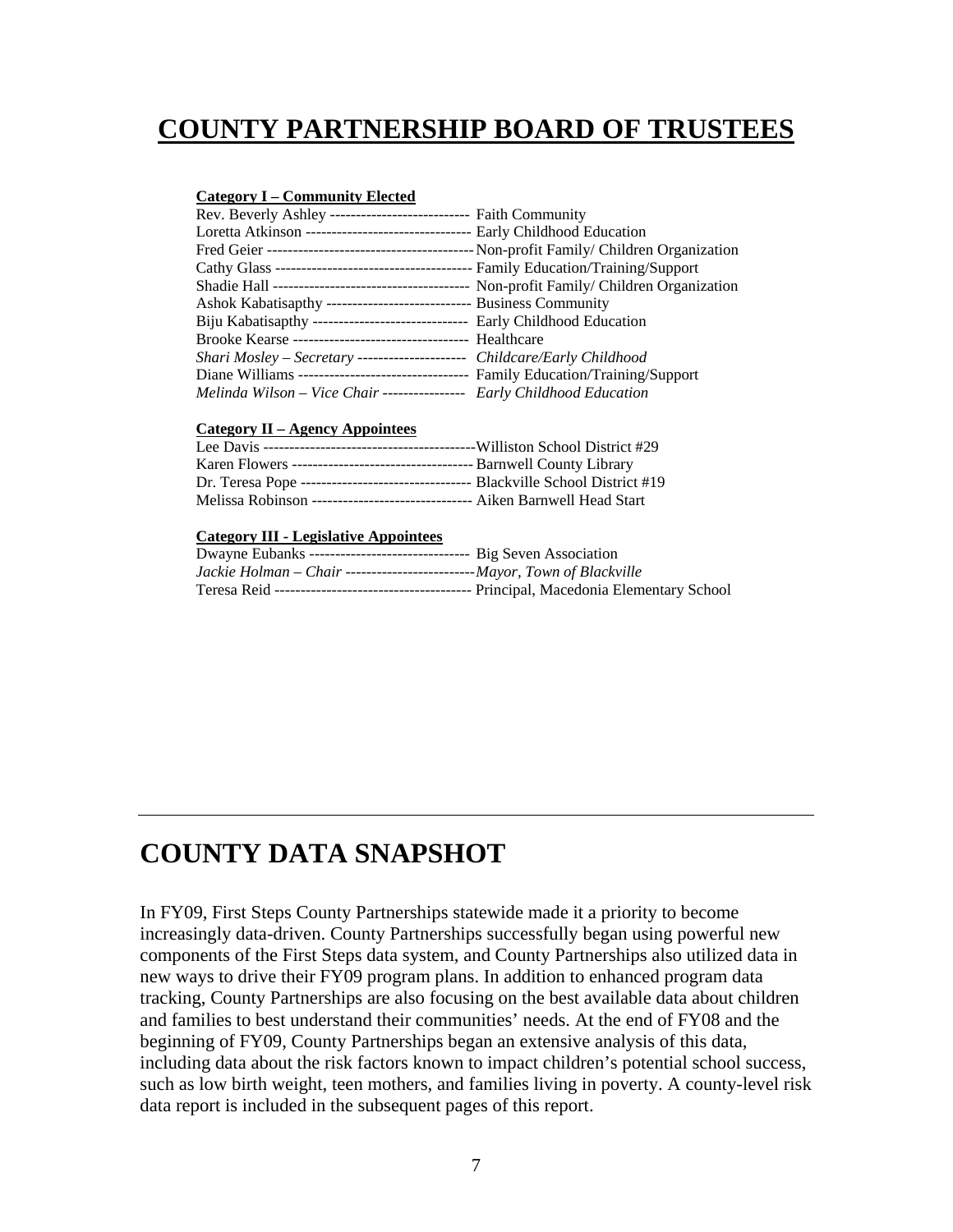## *SUCCESS…*

Barnwell District #29 – Williston is very excited to partner with Barnwell County First Steps Partnership and the Save the Children Foundation to provide literacy services to pregnant mothers and families of young children. Our previous Family Literacy home visitation program, Parents As Teachers, focused on families with children ages 0- 5 but literacy was just one of its components. However, the program from Save the Children, Early Steps to School Success, will focus almost entirely on literacy. We feel this program, Early Steps to School Success, will be a better fit for our parents and young children because it will provide more opportunities for interaction between the home visitor and the parents to discuss issues that affect each child's successful transition to formal schooling. It will also provide opportunities for this group of parents to interact and thereby give support to each other. We are grateful to the Barnwell County First Steps Partnership for providing the initial funding for this partnership effort.

*Melinda C. Wilson Early Childhood Coordinator Kelly Edwards Elementary School* 

"This is a letter letting anyone and everyone know how valuable the PACE – Parents and Children Education program really is. This opportunity has really made my child love school." *Extracted from a Barnwell School District 45 parent letter at year-end.* 

"I want to be responsible, accountable and willing to invest in my child's future so that he may succeed academically." *Shared expectation of an Early Steps to School Success Parent* 

"The Raising A Reader book exchange program is a wonderful program and it provides a good quality of books for the children who would not otherwise have the books." *Ms. Tina Sanderlin – Pre-Kindergarten Teacher* 

To whom it may concern,

I thoroughly enjoyed working with the Countdown to Kindergarten Program over the summer. This was my first experience with the program, and I now realize how important it is to have this program. I really got a chance to know my children and their parents. This has made it an easier start to our Kindergarten year. I was able to start the year knowing exactly where those students stood both academically and socially. I knew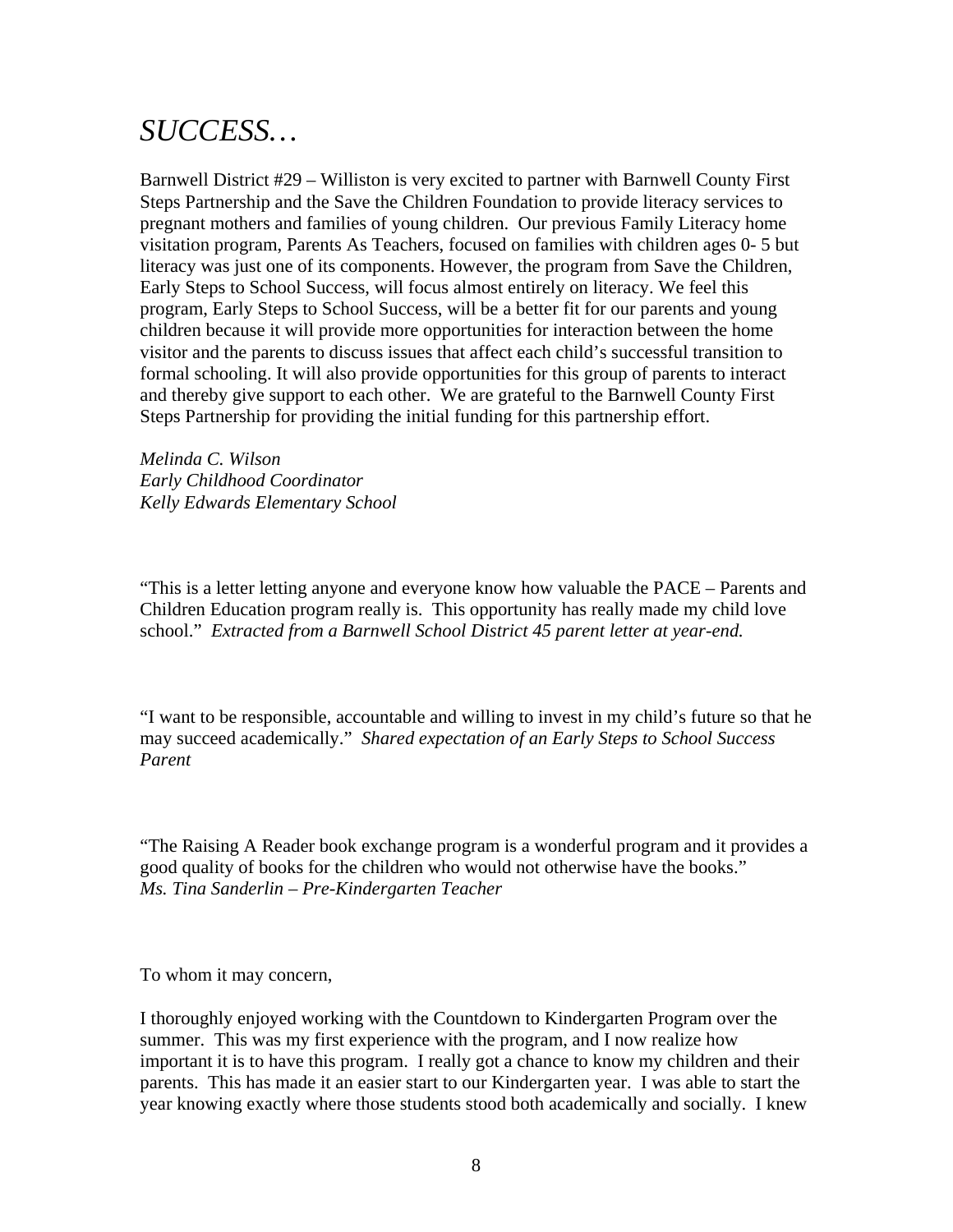where my students were coming from, and what I needed to do to ensure they succeed. This will be an ongoing process. The students and parents feel comfortable with me, and it has made our relationships stronger.

The program gave me a chance to get a "head start" with these children to make sure they started the year knowing what they should. I was able to plan my lessons for the beginning of the year according to where their needs were. It, also, helped me to see such things as who could not afford school supplies, and this gave me the opportunity to purchase the supplies for these children.

I am looking forward to having the opportunity to participate in the program for many years to come.

*Sincerely, Kim Richardson Kindergarten Teacher Williston School District #29*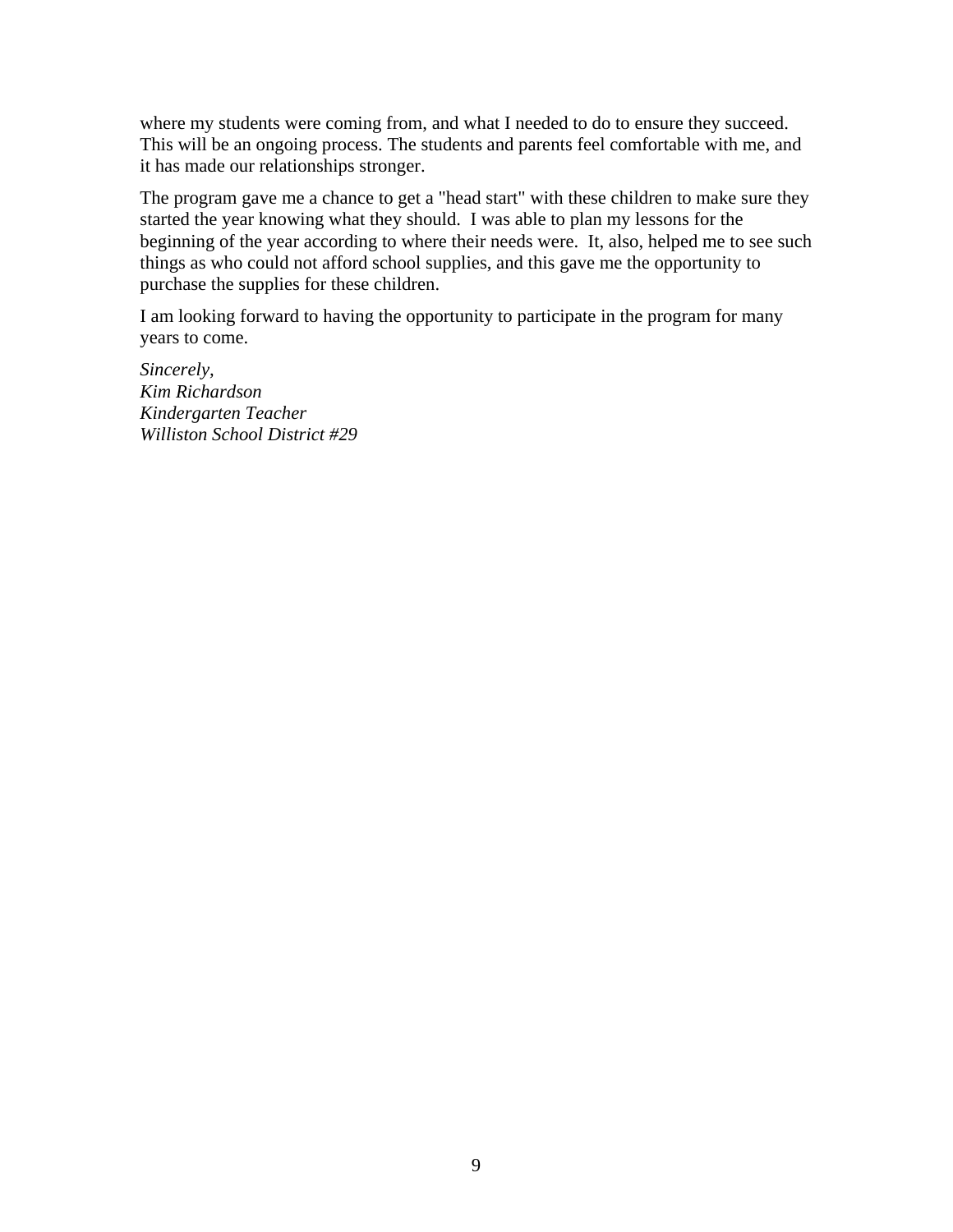The SC General Assembly created in 1999 the South Carolina First Steps to School Readiness Initiative as a "comprehensive, results-oriented initiative for improving early childhood development by providing, through county partnerships, public and private funds and support for high quality early childhood development and education services for children by providing support for their families' efforts toward enabling their children to reach school ready to learn"...here's what happened next:

The Barnwell County Human Services Coordinating Council expediently acted and became the  $5<sup>th</sup>$  County to be awarded the Implementation/Management Grant – Level II providing services to the children and their parents.

Along the way, the greatest accomplishment is when Barnwell County First Steps Partnership facilitated the establishment of Head Start within Barnwell School District #19 – Blackville. This partnership has strengthened, and grown from 1 classroom of 20 children to 2 classrooms of 20 children each.

Barnwell County First Steps Partnership has had a keen focus on family strengthening aligning with the local school districts. Therefore, it allocated the vast majority of its fund in this strategy. We believe it is our charge to equip parents of our youngest learners with the most cost-effective homebased services for them to be the foundational block of their children's early childhood success. Past opportunities have ranged from Parent Child Home to Parents as Teachers as part of a full family literacy program, and now to Early Steps to School Success where the difference is truly supporting a linked continuum of early childhood services that can address a wide range of family needs and achieve results in a cost effective manner within each of our local school districts. Linking with these services will bring greater resources of approximately \$360,000 on a yearly average above what First Steps has provided.

The overall increase in community awareness of the importance, and the community's involvement and support for quality early childhood development has been a great impact of the First Steps legislation. .

| <b>First Steps Strategy Areas</b> | <b>Notable Moments</b>                                                                                   |
|-----------------------------------|----------------------------------------------------------------------------------------------------------|
| <b>Family Strengthening</b>       | Stand alone parenting<br>$\bullet$<br>programs become<br><b>Comprehensive Family Literacy</b><br>focused |
| <b>Healthy Start</b>              | • Axis I Center Collaboration on<br><b>Medical Outreach</b>                                              |
| <b>Quality Child Care</b>         | • Clemson University                                                                                     |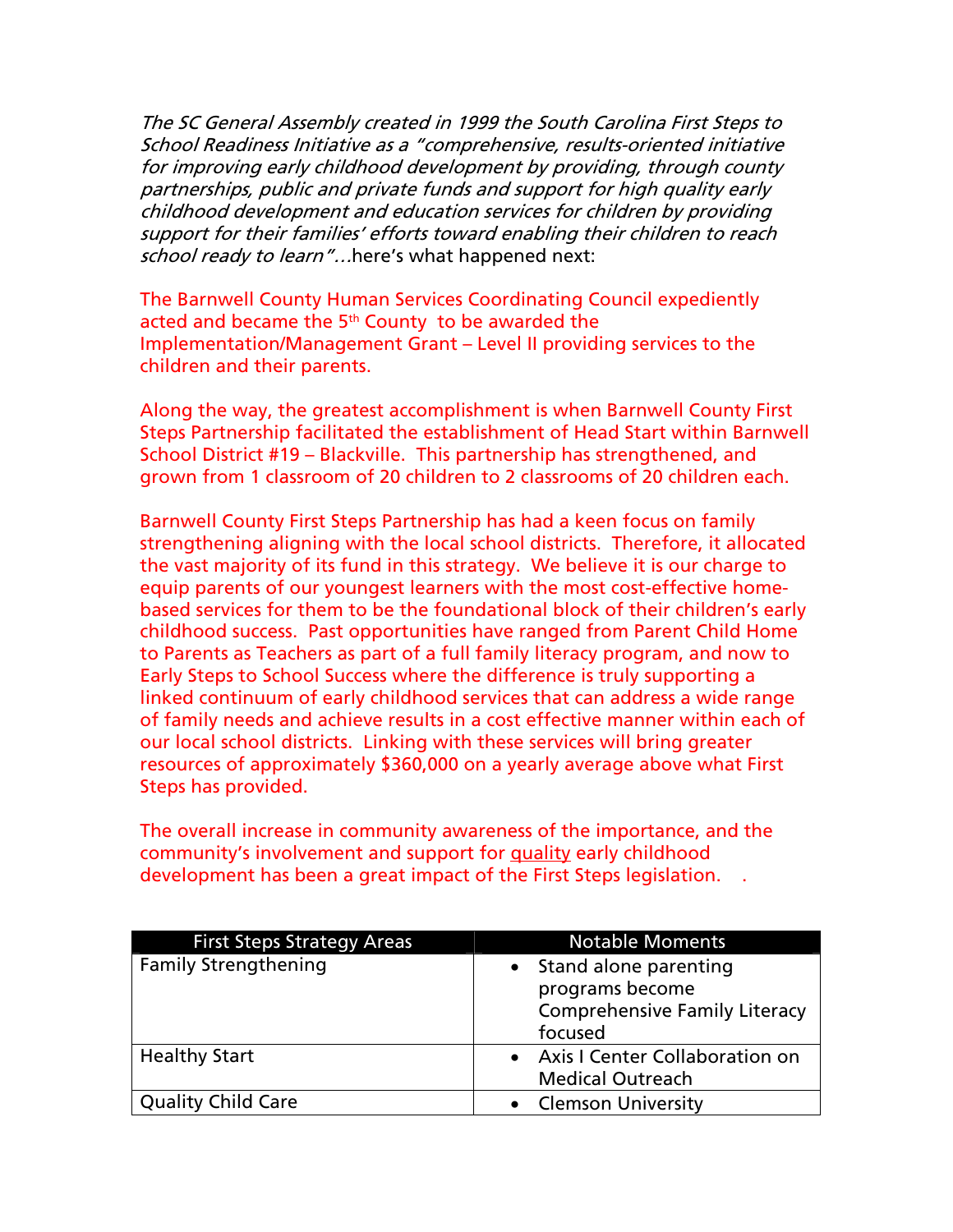|                                | Collaboration                                  |
|--------------------------------|------------------------------------------------|
|                                | • NAEYC Affiliation                            |
| <b>Early Education</b>         | • Head Start & Blackville School               |
|                                | District #19 Collaboration                     |
| <b>School Transition Areas</b> | • Countdown to Kindergarten                    |
|                                | <b>Annual Participation since</b>              |
|                                | inception                                      |
| Non-Standard Strategy          | <b>Barnwell County United Way</b><br>$\bullet$ |
|                                | Collaboration                                  |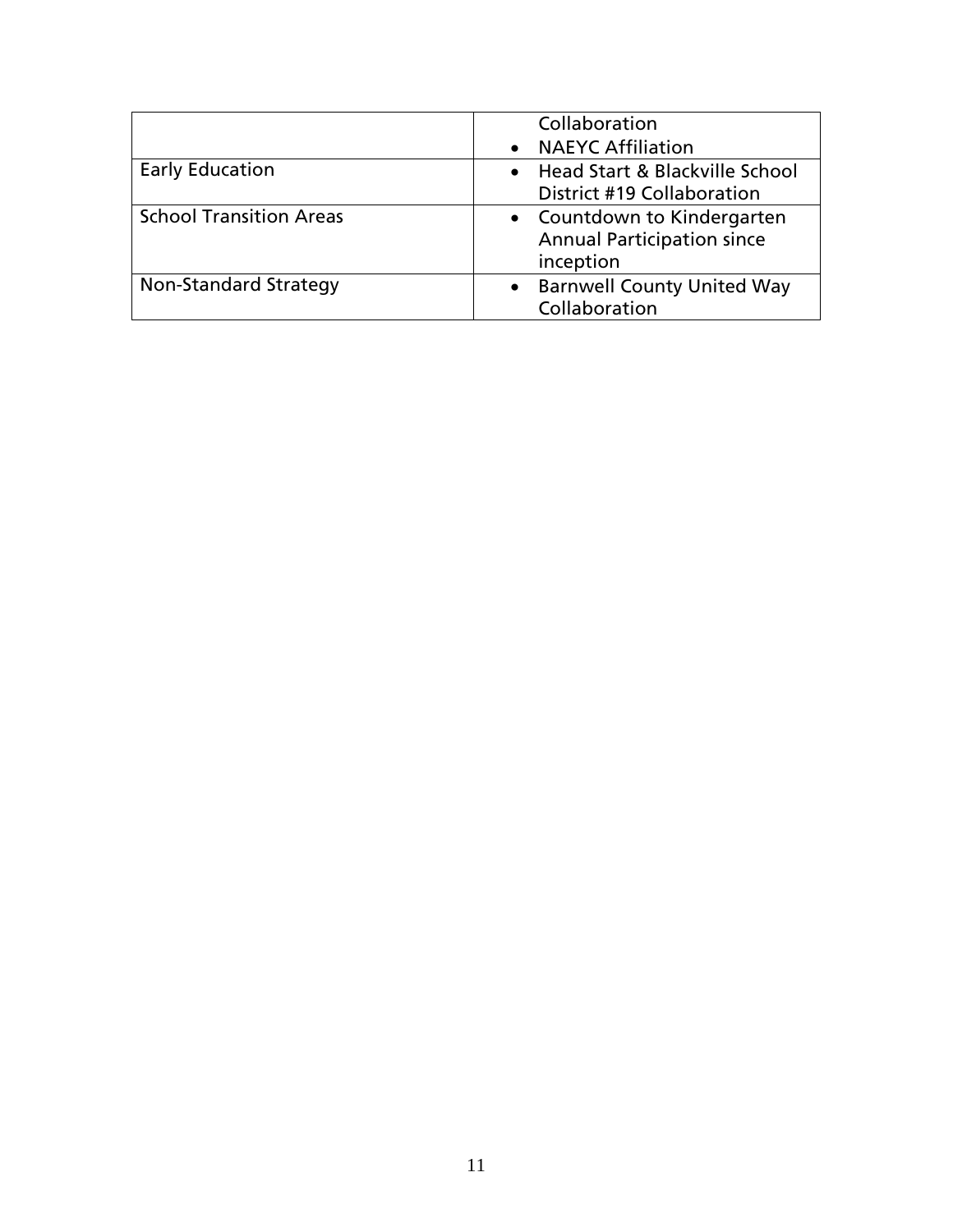

# **2008 School Readiness Risk Profile Barnwell County**

 **Total Children Under Six: 2,010** 

## **CHILD POVERTY (Children in Families Receiving TANF Benefits)**<br>Statewide Average (2007): 8.4% Barnwell County (2007): 12.6%

**Statewide Average (2007): 8.4%** 

**Fast Fact: Roughly 1 in 8 Barnwell County children has an annual family income equivalent to \$10,325 (or less) for a family of four. A recent statewide analysis suggests that 45% of these children will be retained or score at the "below basic" level (PACT) by third grade.** 

- **Children in deep poverty often face a wide variety of school readiness obstacles, ranging from inadequate prenatal care and nutrition to low maternal education.**
- **253 of Barnwell County's 2,010 children under age 6 received federal Temporary Assistance for Needy Families (TANF) benefits during 2007, indicating a family income at or below 50% of the federal poverty definition.**



## **CHILDREN AT LOW BIRTH WEIGHT (Less Than 5.5 lbs.)**<br>Statewide Average (2005): 10.2% Barnwell County (2005): 14.1%

**Statewide Average (2005): 10.2%** 

**Fast Fact: Just over 1 in 10 Barnwell County children is born at a weight less than 5.5 lbs. A recent statewide analysis suggests that at least one-third of these children (36%-52% depending on weight category) will be retained or score at the "below basic" level (PACT) by third grade.** 

- **Babies born at low weights are often prone to developmental delays associated with early academic failure.**
- **Many have received inadequate prenatal care and suffer from significant health complications.**
- **44 of the 311 children born in Barnwell County during 2005 weighed less than 5.5 lbs.**